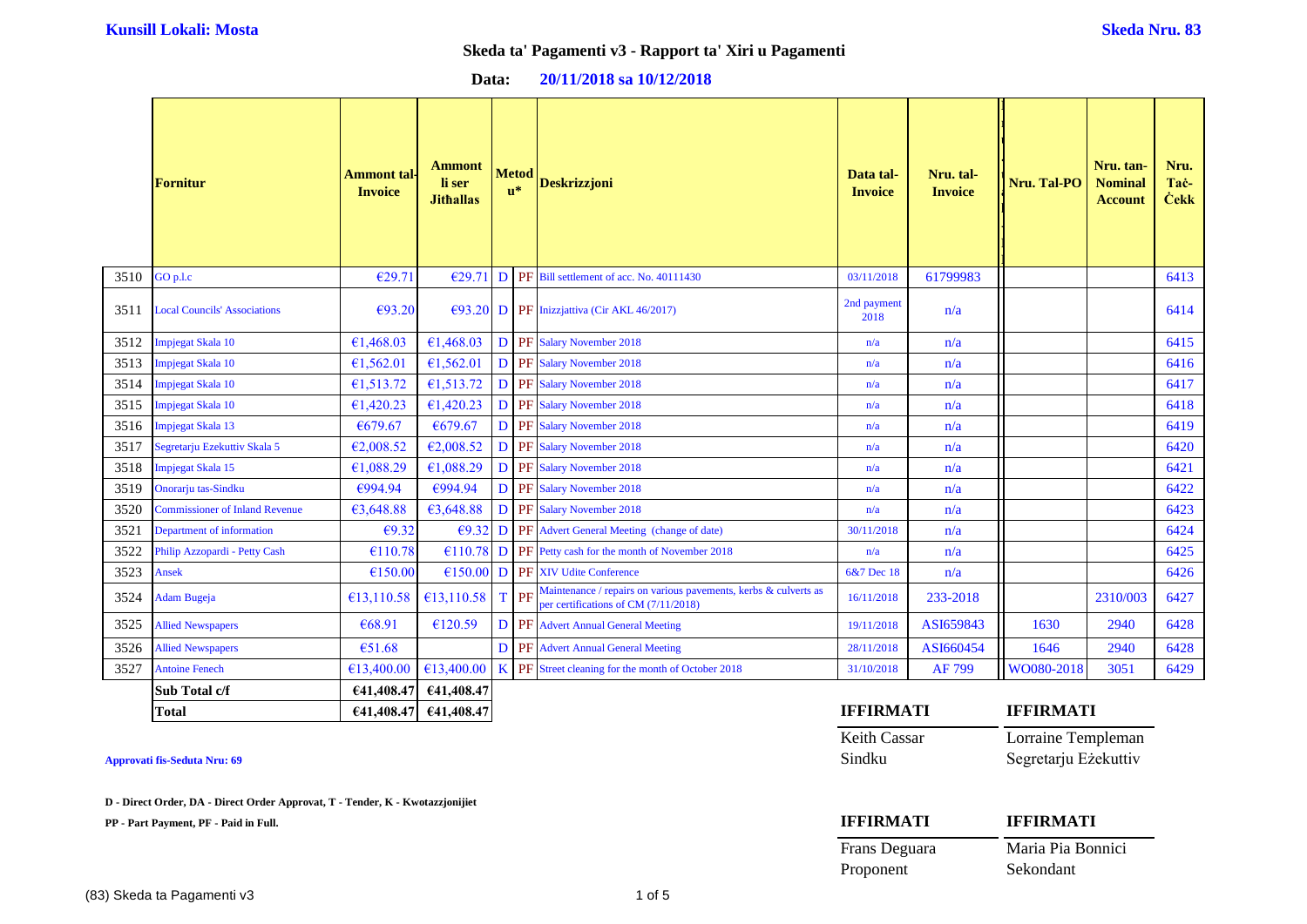| 20/11/2018 sa 10/12/2018<br>Data: |  |
|-----------------------------------|--|
|-----------------------------------|--|

|      | <b>Fornitur</b>                  | <b>Ammont</b> tal<br><b>Invoice</b> | <b>Ammont</b><br>li ser<br><b>Jithallas</b> | <b>Metod</b><br>$\mathbf{u}^*$ | <b>Deskrizzjoni</b>                                                                                                                                                                                                         | Data tal-<br><b>Invoice</b> | Nru. tal-<br><b>Invoice</b> | Nru. Tal-PO | Nru. tan-<br><b>Nominal</b><br><b>Account</b> | Nru.<br>Tac-<br><b>Cekk</b> |
|------|----------------------------------|-------------------------------------|---------------------------------------------|--------------------------------|-----------------------------------------------------------------------------------------------------------------------------------------------------------------------------------------------------------------------------|-----------------------------|-----------------------------|-------------|-----------------------------------------------|-----------------------------|
| 3528 | <b>Bitmac Limited</b>            | €350.00                             | €350.00                                     |                                | D PF IRR Bags and Blackflex incl. delivery                                                                                                                                                                                  | 20/11/2018                  | <b>INV9898</b>              | 1638        | 2310/002                                      | 6430                        |
| 3529 | Carmel & Joseph Schembri         | €1,300.00                           | €1,300,00                                   |                                | Cutting grass / cleaning area in road between Vjal Millbrae and Tat<br><b>D PF</b> Targa Battery & emptying of reservoir in Triq iz-Zakak / fill well<br>in Ta' Mlit well with fresh water                                  | 26/11/2018                  | $\overline{7}$              | 1618        | 3050                                          | 6431                        |
| 3530 | <b>Daniel Galea</b>              | €1,174.75                           | €1,174.75                                   |                                | T PF Accounting services October till December 2018                                                                                                                                                                         | 03/12/2018                  | INV/ML/DG/156               |             | 3160                                          | 6432                        |
| 3531 | Design & Technical Resources Ltd | €944.00                             | €4,484.00                                   | T PF                           | Professional fees covering drawings submission of PA application<br>& submission of application for clearance from TM and Lands<br>Authority for Resurfacing with printed concrete Triq Charles J.<br>Vassallo (Job DR3424) | 16/10/2018                  | DG/20 1810<br><b>110</b>    | WO 012-18   | 3130                                          | 6433                        |
| 3532 | Design & Technical Resources Ltd | €944.00                             |                                             | TPF                            | Professional fees covering design /drawings /submission of DNO<br>app & follow up with PA / app for clearance of Lands Autority for<br>replacement of playing field equipment Gnien Grognet de Vasse<br>(Job 3426)          | 16/10/2018                  | DG/20<br>1810/111           | WO 107-17   | 3130                                          | 6433                        |
| 3533 | Design & Technical Resources Ltd | €944.00                             |                                             | T PF                           | Professional fees covering design /drawings /submission of app &<br>follow up with PA / app for clearance of Lands Autority for<br>creation of outdoor gym, Zokrija (Maria Regina School) (Job DR<br>3427)                  | 16/10/2018                  | DG/20 1810<br>112           | WO 063-18   | 3130                                          | 6433                        |
| 3534 | Design & Technical Resources Ltd | €1.652.00                           |                                             | T PF                           | Professional fees covering compilation of documents /submissions<br>of applications to PA / submission of notification to owner and<br>amended documents as requested by PA for restoration of 7 niches<br>(Job DR3429A-G)  | 16/10/2018                  | DG/20 1810<br>113           | WO 26/46-18 | 3130                                          | 6433                        |
| 3535 | <b>DGalea Consult Ltd</b>        | €265.50                             | €265.50                                     | T PF                           | Additional accounting services Q3 2018 / Audit declaration Mizura                                                                                                                                                           | 03/12/2018                  | 101/2018                    |             | 3160                                          | 6434                        |
| 3536 | E.J. Mangion                     | €1,350.00                           | €1,350.00                                   | D PF                           | 9hrs cleaning of culverts & pipes with Jetting / vacuum bowser in<br>4 streets                                                                                                                                              | 22/11/2018                  | 15468                       | WO128-2018  | 3050                                          | 6435                        |
| 3537 | <b>Ell's Urban Services</b>      | €14,960.37                          | €14,960.37                                  | T PF                           | Various patching works (as per works orders 57/58/66/68 & 76-<br>2018)                                                                                                                                                      | 30/11/2018                  | 612                         |             | 2310/002                                      | 6436                        |
| 3538 | Enemalta p.l.c                   | €233.00                             | €233.00                                     |                                | <b>D PF</b> Update of database, form & demarcation charges Annual fee 2019                                                                                                                                                  | 30/11/2018                  | 1800001258                  |             | 3010                                          | 6437                        |
|      | Sub Total c/f                    | €24,117.62                          | €24,117.62                                  |                                |                                                                                                                                                                                                                             |                             |                             |             |                                               |                             |
|      | Sub Total b/f                    |                                     | €41,408.47 €41,408.47                       |                                |                                                                                                                                                                                                                             |                             |                             |             |                                               |                             |

#### **Approvati fis-Seduta Nru: 69**

**D - Direct Order, DA - Direct Order Approvat, T - Tender, K - Kwotazzjonijiet**

 $\begin{array}{|l|l|l|}\n\hline\n\text{Total} & \text{E65,526.09} & \text{E65,526.09}\n\end{array}$ 

| <b>IFFIRMATI</b> | <b>IFFIRMATI</b>     |
|------------------|----------------------|
| Keith Cassar     | Lorraine Templeman   |
| Sindku           | Segretarju Eżekuttiv |

| <b>IFFIRMATI</b> | <b>IFFIRMATI</b>  |
|------------------|-------------------|
| Frans Deguara    | Maria Pia Bonnici |
| Proponent        | Sekondant         |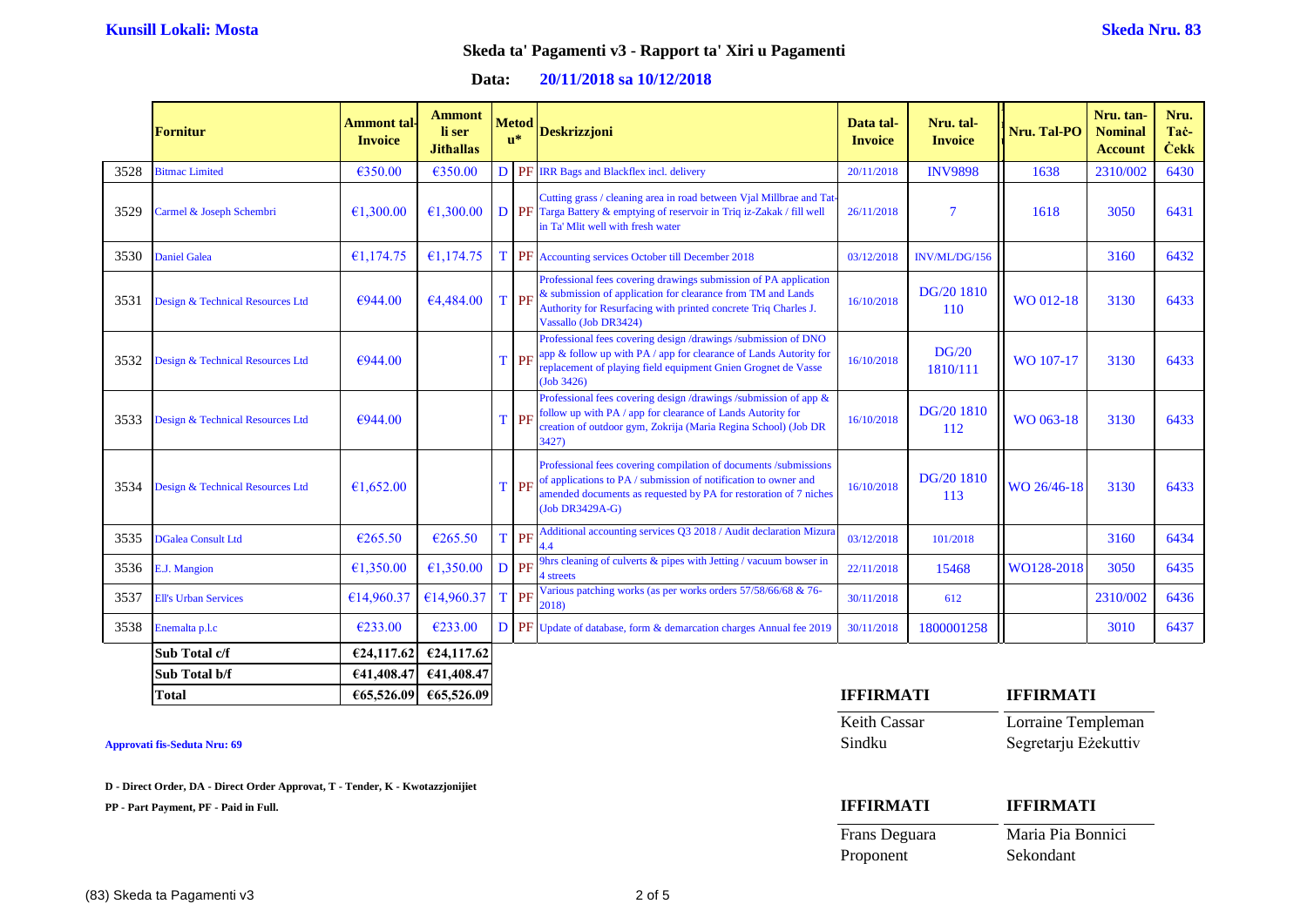| 20/11/2018 sa 10/12/2018 |
|--------------------------|
|                          |

|      | <b>Fornitur</b>               | Ammont tal-<br><b>Invoice</b> | <b>Ammont</b><br>li ser<br><b>Jithallas</b> | <b>Metod</b><br>$\mathbf{u}^*$ | <b>Deskrizzjoni</b>                                                          | Data tal-<br><b>Invoice</b> | Nru. tal-<br><b>Invoice</b> | Nru. Tal-PO | Nru. tan-<br><b>Nominal</b><br><b>Account</b> | Nru.<br>Tac-<br><b>Ċekk</b> |
|------|-------------------------------|-------------------------------|---------------------------------------------|--------------------------------|------------------------------------------------------------------------------|-----------------------------|-----------------------------|-------------|-----------------------------------------------|-----------------------------|
| 3539 | G.3.B Ltd                     | €496.57                       | €993.14                                     |                                | T PF Upkeep of public convenience October 2018                               | 29/10/2018                  | <b>MST13/18</b>             |             | 3053                                          | 6438                        |
| 3540 | G.3.B Ltd                     | €496.57                       |                                             | T                              | PF Upkeep of public convenience November 2018                                | 26/11/2018                  | <b>MST14/18</b>             |             | 3053                                          | 6438                        |
| 3541 | Karamellu Pet & Garden        | €40.00                        | €99.00                                      |                                | <b>D PF</b> Wreath with bay laurel and arrangement (Qalbiena Mostin 2018)    | 14/11/2018                  | 6322                        | 1619        | 3362                                          | 6439                        |
| 3542 | Karamellu Pet & Garden        | €29.50                        |                                             |                                | <b>D</b> PF Funeral Flower Wreath (George Gatt ex MP)                        | 14/11/2018                  | 6323                        | 1622        | 3340                                          | 6439                        |
| 3543 | Karamellu Pet & Garden        | €29.50                        |                                             |                                | D PF Funeral Flower Wreath (Joseph Grech)                                    | 22/11/2018                  | 6354                        | 1639        | 3340                                          | 6439                        |
| 3544 | Koperattiva Tabelli u Sinjali | €144.40                       | €1.158.30                                   |                                | PF Road marking paint as per delivery note 5054                              | 15/10/2018                  | 24706                       | WO103-18    | 2365                                          | 6440                        |
| 3545 | Koperattiva Tabelli u Sinjali | €311.89                       |                                             |                                | T PF Traffic Signs (Job sheet 11667) Various roads                           | 13/09/2018                  | 24709                       | see comment | 3059                                          | 6440                        |
| 3546 | Koperattiva Tabelli u Sinjali | €250.38                       |                                             | <b>T</b> PF                    | Road markings (Job sheet 16011) Triq il-Bezbizija & Triq il-<br>Kostituzjoni | 06/09/2018                  | 24711                       | WO97-18     | 2365                                          | 6440                        |
| 3547 | Koperattiva Tabelli u Sinjali | €451.63                       |                                             |                                | PF Road markings (Job sheet 16014) Triq il-Htajriet                          | 15/10/2018                  | 24737                       |             | 2365                                          | 6440                        |
| 3548 | <b>LESA</b>                   | €55.44                        | €55.44                                      |                                | <b>D</b> PF Service of 1 community officer 21/6/2018 in Pjazza Rotunda       | 15/11/2018                  | 181LESA/201<br>8            |             | 3610                                          | 6441                        |
| 3549 | <b>Micamed Ltd</b>            | €82.60                        | €82.60                                      |                                | T PF Street Lighting Maintenance (W603)                                      | 29/10/2018                  | 1206                        |             | 3010                                          | 6442                        |
| 3550 | <b>Micamed Ltd</b>            | €82.60                        | €82.60                                      |                                | T PF Street Lighting Maintenance (T004)                                      | 29/10/2018                  | 1207                        |             | 3010                                          | 6442                        |
| 3551 | <b>Micamed Ltd</b>            | €86.14                        | €86.14                                      |                                | T PF Street Lighting Maintenance (W560)                                      | 30/10/2018                  | 1224                        |             | 3010                                          | 6442                        |
| 3552 | <b>Micamed Ltd</b>            | €92.04                        | €92.04                                      |                                | T PF Street Lighting Maintenance (W608)                                      | 30/10/2018                  | 1225                        |             | 3010                                          | 6442                        |
| 3553 | <b>Micamed Ltd</b>            | $\epsilon$ <sub>0.00</sub>    | $\epsilon$ <sub>0.00</sub>                  |                                | PF Street Lighting Maintenance (T002)                                        | 31/10/2018                  | 1226                        |             | 3010                                          | 6442                        |
| 3554 | <b>Micamed Ltd</b>            | €100.30                       | €100.30                                     |                                | T PF Street Lighting Maintenance (W373)                                      | 02/11/2018                  | 1242                        |             | 3010                                          | 6442                        |
| 3555 | <b>Micamed Ltd</b>            | €206.50                       | €206.50                                     |                                | T PF Street Lighting Maintenance (W460)                                      | 05/11/2018                  | 1251                        |             | 3010                                          | 6442                        |
| 3556 | <b>Micamed Ltd</b>            | €94.40                        | €94.40                                      |                                | <b>PF</b> Street Lighting Maintenance (W748)                                 | 06/11/2018                  | 1284                        |             | 3010                                          | 6442                        |
| 3557 | <b>Micamed Ltd</b>            | €94.40                        | €94.40                                      |                                | PF Street Lighting Maintenance (W311)                                        | 06/11/2018                  | 1285                        |             | 3010                                          | 6442                        |
|      | Sub Total c/f                 | 63,144.86                     | €3,144.86                                   |                                |                                                                              |                             |                             |             |                                               |                             |

| Total         | €68,670.95 | €68,670.95 |
|---------------|------------|------------|
| Sub Total b/f | 65,526.09  | €65,526.09 |
| Sub Total c/f | £3.144.86  | E3.144.86  |

**Approvati fis-Seduta Nru: 69** 

**D - Direct Order, DA - Direct Order Approvat, T - Tender, K - Kwotazzjonijiet**

| <b>IFFIRMATI</b>    | <b>IFFIRMATI</b>     |
|---------------------|----------------------|
| <b>Keith Cassar</b> | Lorraine Templeman   |
| Sindku              | Segretarju Eżekuttiv |

| <b>IFFIRMATI</b> | <b>IFFIRMATI</b>  |
|------------------|-------------------|
| Frans Deguara    | Maria Pia Bonnici |
| Proponent        | Sekondant         |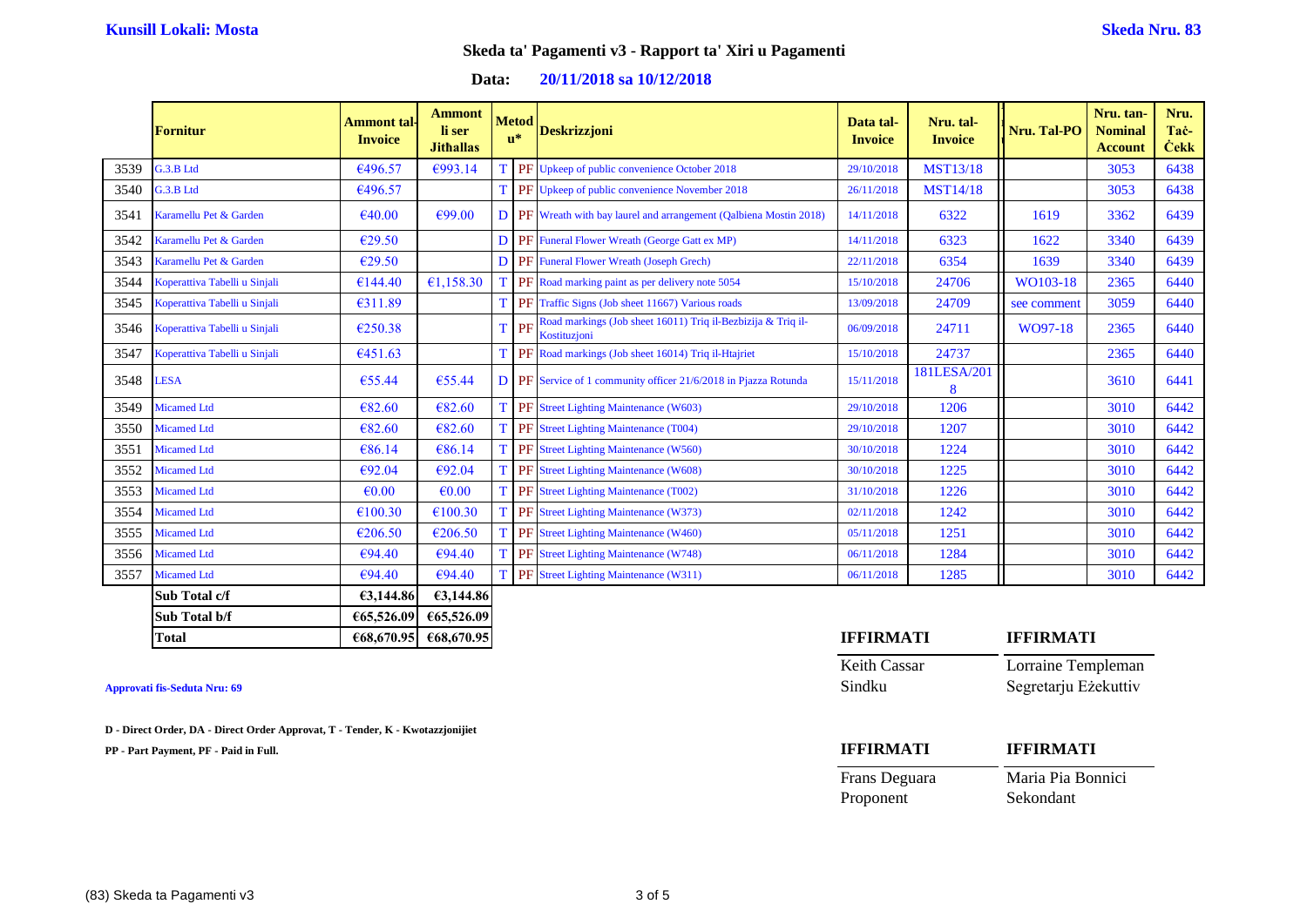# **Data: 20/11/2018 sa 10/12/2018**

|      | <b>Fornitur</b>          | Ammont tal <sub>'</sub><br><b>Invoice</b> | <b>Ammont</b><br>li ser<br><b>Jithallas</b> | <b>Metod</b><br>$\mathbf{u}^*$ | <b>Deskrizzjoni</b>                                               | Data tal-<br><b>Invoice</b> | Nru. tal-<br><b>Invoice</b> | Nru. Tal-PO | Nru. tan-<br><b>Nominal</b><br><b>Account</b> | Nru.<br>Tac-<br><b>Cekk</b> |
|------|--------------------------|-------------------------------------------|---------------------------------------------|--------------------------------|-------------------------------------------------------------------|-----------------------------|-----------------------------|-------------|-----------------------------------------------|-----------------------------|
| 3558 | <b>Micamed Ltd</b>       | €165.20                                   | €165.20                                     |                                | PF Street Lighting Maintenance (T002)                             | 06/11/2018                  | 1287                        |             | 3010                                          | 6442                        |
| 3559 | <b>Micamed Ltd</b>       | €100.30                                   | €100.30                                     |                                | T PF Street Lighting Maintenance (W080)                           | 06/11/2018                  | 1289                        |             | 3010                                          | 6442                        |
| 3560 | <b>Micamed Ltd</b>       | €127.44                                   | €127.44                                     |                                | PF Street Lighting Maintenance (L331)                             | 06/11/2018                  | 1306                        |             | 3010                                          | 6442                        |
| 3561 | <b>Micamed Ltd</b>       | €82.60                                    | €82.60                                      |                                | T PF Street Lighting Maintenance (W520)                           | 08/11/2018                  | 1317                        |             | 3010                                          | 6442                        |
| 3562 | <b>Micamed Ltd</b>       | €97.94                                    | €97.94                                      |                                | T PF Street Lighting Maintenance (W535)                           | 08/11/2018                  | 1323                        |             | 3010                                          | 6442                        |
| 3563 | <b>Micamed Ltd</b>       | €194.70                                   | €194.70                                     |                                | T PF Street Lighting Shifting (L363)                              | 12/11/2018                  | 1339                        |             | 3010                                          | 6442                        |
| 3564 | <b>Micamed Ltd</b>       | €53.10                                    | €53.10                                      |                                | <b>PF</b> Street Lighting Maintenance (W373)                      | 08/11/2018                  | 1343                        |             | 3010                                          | 6442                        |
| 3565 | <b>Micamed Ltd</b>       | $\epsilon$ <sub>0.00</sub>                | $\epsilon$ <sub>0.00</sub>                  |                                | T PF Street Lighting Maintenance (W)                              | 26/10/2018                  | 1344                        |             | 3010                                          | 6442                        |
| 3566 | <b>Micamed Ltd</b>       | €100.30                                   | €100.30                                     |                                | T PF Street Lighting Maintenance (W262)                           | 08/11/2018                  | 1348                        |             | 3010                                          | 6442                        |
| 3567 | <b>Micamed Ltd</b>       | €86.14                                    | €86.14                                      |                                | <b>PF</b> Street Lighting Maintenance (W510)                      | 08/11/2018                  | 1351                        |             | 3010                                          | 6442                        |
| 3568 | <b>Micamed Ltd</b>       | €0.00                                     | $\epsilon$ <sub>0.00</sub>                  |                                | T PF Street Lighting Maintenance (W)                              | 28/10/2018                  | 1374                        |             | 3010                                          | 6442                        |
| 3569 | <b>Micamed Ltd</b>       | €23.60                                    | €23.60                                      |                                | T PF Street Lighting Maintenance (R016)                           | 08/11/2018                  | 1378                        |             | 3010                                          | 6442                        |
| 3570 | <b>Micamed Ltd</b>       | €94.40                                    | €94.40                                      |                                | PF Street Lighting Maintenance (W2663)                            | 08/11/2018                  | 1381                        |             | 3010                                          | 6442                        |
| 3571 | <b>Paramount Coaches</b> | €188.80                                   | €188.80                                     |                                | D PF Transport service to Cirkewwa with return (Harga 24/10/2018) | 31/10/2018                  | 10006676                    | 1611        | 3360                                          | 6443                        |
| 3572 | Philip Azzopardi         | €2,498.95                                 | €2,498.95                                   |                                | PF Maintenance hand / Messenger for the month of November 2018    | 04/12/2018                  | 021/18                      |             |                                               | 6444                        |
| 3573 | Philip Azzopardi         | €650.00                                   | €650.00                                     |                                | T PF Use of van November 2018                                     | 04/12/2018                  | 022/18                      |             |                                               | 6445                        |
|      | Sub Total c/f            | €4,463.47                                 | €4,463.47                                   |                                |                                                                   |                             |                             |             |                                               |                             |
|      | Sub Total b/f            | €68,670.95                                | €68,670.95                                  |                                |                                                                   |                             |                             |             |                                               |                             |

|  | Approvati fis-Seduta Nru: 69 |  |
|--|------------------------------|--|
|  |                              |  |

**D - Direct Order, DA - Direct Order Approvat, T - Tender, K - Kwotazzjonijiet**

| <b>Total</b>                 | $\epsilon$ 73.134.42 $\epsilon$ 73.134.42 | IFFIRMATI    | FFIRMATI             |
|------------------------------|-------------------------------------------|--------------|----------------------|
|                              |                                           | Keith Cassar | Lorraine Templeman   |
| Approvati fis-Seduta Nru: 69 |                                           | Sindku       | Segretarju Eżekuttiv |

| <b>IFFIRMATI</b> | <b>IFFIRMATI</b>  |
|------------------|-------------------|
| Frans Deguara    | Maria Pia Bonnici |
| Proponent        | Sekondant         |